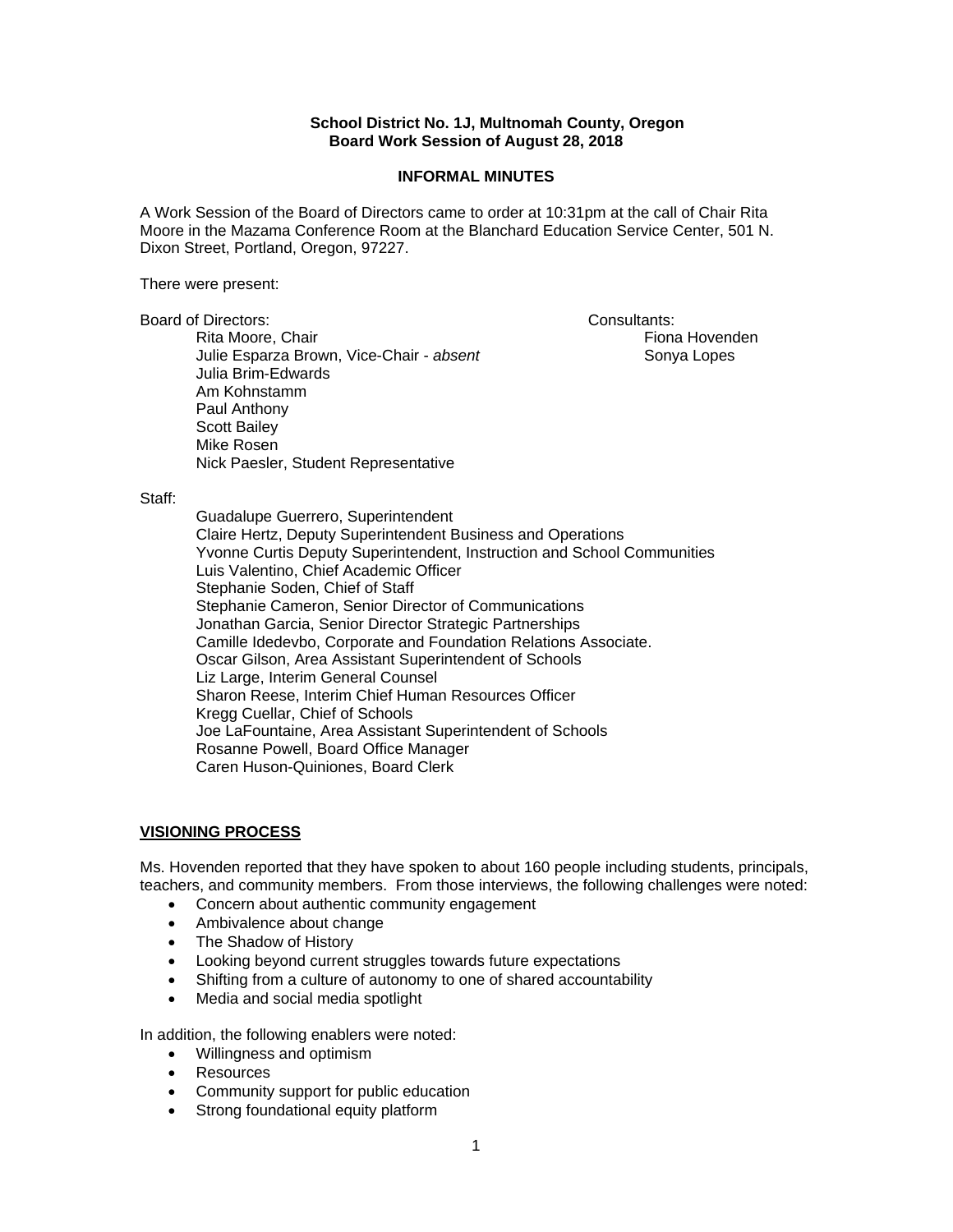New Board

The consultants recommended the following:

- Provide high level of transparency and host multiple opportunities
- Clear tracking
- Shift in the data culture: data use in the Vision Process
- Future expectations: seeing what's possible
- Autonomy and Individualism: building a shared vision
- Media and social media spotlight: owning the narrative

Ms. Hovenden stated that the Core Team had been established and was working on their charter. Director Brim-Edwards commented that to date, it seems as though the Board, as elected officials, were trailing in the process instead of being leaders in the process. Board members should be asked about the role they want to play. Ms. Hovenden indicated that weekly meetings had been scheduled with Chair Moore, who is a member of the Core Team. Director Brim-Edwards stated that she wants to see all documents and how the visioning process will be structured.

Ms. Hovenden suggested that the Guiding Coalition could have three Board Members on it, and Board members can be a part of the community sessions, but Board involvement was needed before that. There will be 70 members on the Guiding Coalition, and there will be an installation at the end for the larger public to provide feedback and reactions in terms of the Visioning materials. Director Brim-Edwards stated that it was a huge miss not to include the entire Board. It needs to be rethought in how you engage the Board. This is their major work this fall and all Board members should be involved in it. It will drive our budget, our policy decisions and how we do our work. You will want us to have ownership of it. Mr. Garcia mentioned that Director Bailey would inform his Board colleagues on a weekly basis on items that come out of the Core Team meetings. Director Brim-Edwards asked how the Board will be fully involved going forward as they haven't been to date. Director Rosen stated that he would prefer work sessions on the Visioning Process and that it should be a standing item on the Board Work Session agendas. Chair Moore commented that it was not the best use of Board's time to have updates on logistics. Director Brim-Edwards stated that it was inadequate that Board members just host a Town Hall in their zone; she wants more engagement, and she wants to hear what people in the community have to say. She felt the full Board should be on the Guiding Coalition, and she wants to see what the Guiding Coalition would look like as there was no description for it.

Ms. Lopes had posted a calendar on the wall that went from present day through March 2019. Director Bailey indicated that the calendar explains the Visioning Process. Director Brim-Edwards mentioned that the Core Team should share their agendas with the entire Board so if members have questions, they can contact someone on the Core Team. In a response to a question from Student Representative Paesler, Ms. Hovenden stated that a cohort of students could be on the Guiding Coalition. Director Bailey stated that he would send out the draft job description for the Guiding Coalition and will contact Board members directly for suggested participants.

## **PUBLIC COMMENT**

Noreen Hough: Phase I of the Vision Process took place in June and July when parents weren't around, and principals, PTAs, and underserved groups were not contacted. The Core Team only includes people in the Central Office and does not include anyone who work with students on a daily basis. No one who specializes in Special Education was interviewed. Problems are not only in the past; the current Board and Superintendent have made decisions without enough notice to parents. Stakeholders were not engaged before decisions were made. She understands that the Consultants picked nine questions to be asked without public engagement. Communities want to work with you.